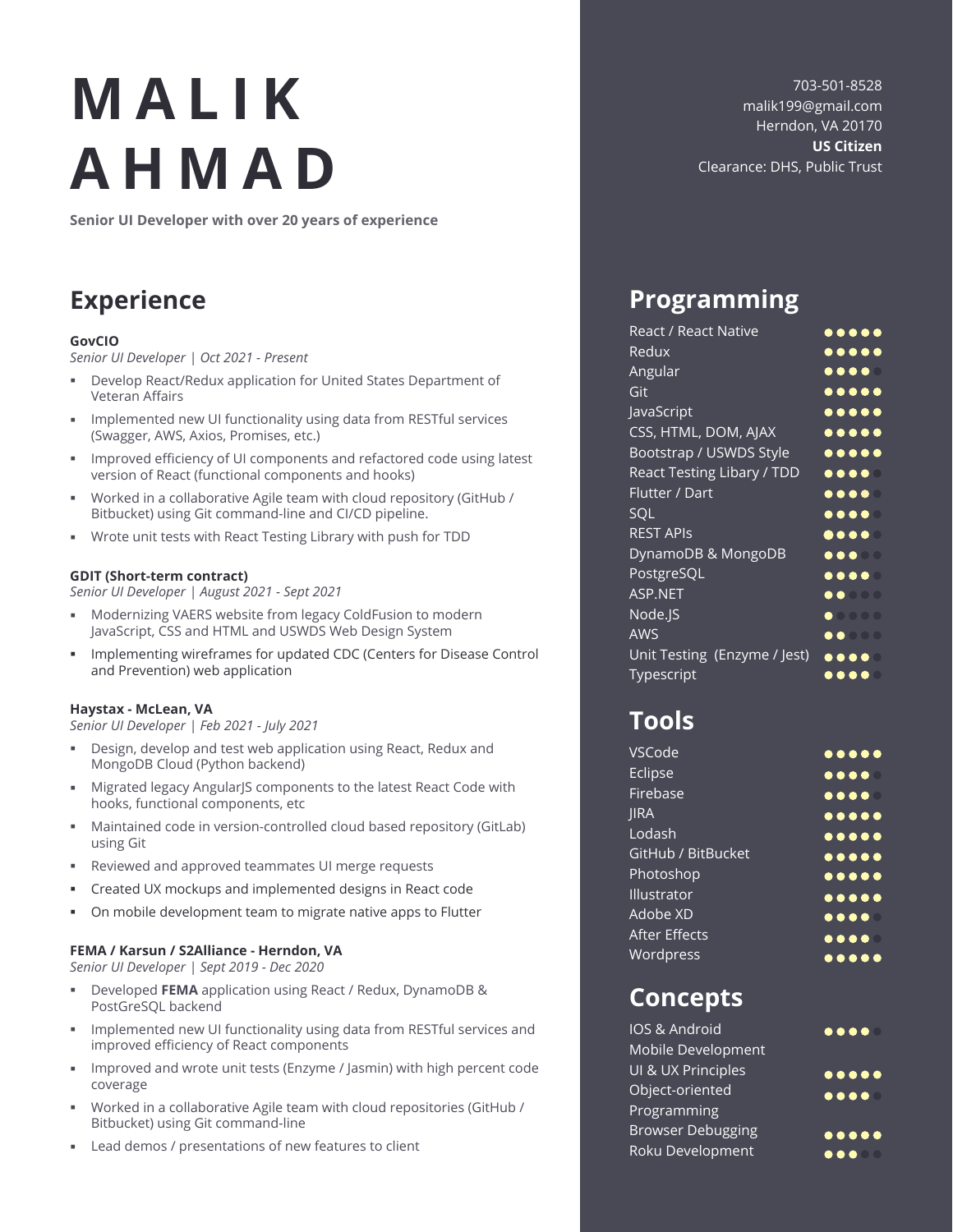## **MALIK AHMAD**

**Senior UI Developer with over 19 years of experience**

## **Experience** *(continued)*

 Full-stack experience with Camunda workflow and Java microservices (Spring Boot) framework

### **Ventera - Reston, VA**

*Senior UI Developer | Jan 2019 - Sept 2019*

- Developed and maintained **DHS** application using Angular 6 and Typescript
- Used UI tools such as Bootstrap to convert Invision design mockups to functioning Angular components
- Maintained code in version-controlled cloud based repository (GitHub) using Git command-line
- Worked with Agile team to begin transition to AWS cloud services

### **Accenture Federal Services, Chantilly, VA**

*Senior UI Developer | Dec 2014 - Dec 2018*

- Developed and maintained code for **USPS** using Javascript, JSON, CSS, Dojo libraries and Web Services
- Coded prototype applications using latest javascript libraries: Angular 2, React, Redux, Node.js, Bootstrap
- Created custom controllers for tracking user information using Javascript and saving it to database using REST
- Supervised UI development for single page application and collaborated directly with backend team
- Worked in an Agile-based team for timely releases and structured sprints, code reviews, etc
- Assessed and refactored code for Section 508 compliancy and accessibility

### **The Great Courses, Chantilly, VA**

*Front-End Developer | Nov 2011 - Dec 2014*

- Developed and maintained code for 6 websites using ASP.NET, HTML, CSS3, JavaScript, JSON, JQuery, etc in Agile team
- Worked in a .NET (Visual Studio) and responsible for loading product and pricing data to SQL Server (SQL, AdeptSQL Diff)
- Maintained mobile website and supported the development of IOS and Android apps using PhoneGap and Github
- Oversaw the development and deployment of IOS and Android apps to Google Play, App Store and Kindle
- Optimized pages using Webfonts, CSS3, HTML5, etc and implemented cross-browser compatibility and Responsive Web Design for ecommerce landing pages
- Conducted brown-bag training sessions for entire team on upcoming technologies

### **V!Studios, Arlington, VA**

*Senior Web & Mulitmedia Developer | June 2008 - Oct 2011*

- Designed and developed Flash applications for **NASA** Educational Science Mission Directorate
- In charge of all CSS design for the NASA-Science website
- Developed Flash applications in Actionscript 2.0 & 3.0 and XML and

## **Education**

**Georgetown University** *B.A. | June 1998*

## **Languages**

Arabic Indonesian Spanish

| $\bullet\bullet\bullet\bullet$ |  |
|--------------------------------|--|
| $\bullet\bullet\bullet\bullet$ |  |
|                                |  |

## **Training**

- **Brainshark Security Training Course** "Commit to Confidentiality", 2021
- **EXEC** Certified Interscholastic Coach National Certification, 2019
- Nuttin'2it Technology institute Web Development courses, June 2000
- NOVA Continuing Education ASP. NET course, Sept 2004
- **Human Factors International, Inc** - Website Usability Basics course, March 2005

## **Leadership**

- **President of DeenTV Foundation,** a non-profit 501(c)(3) media organization
- National Head Coach for USA Silat Federation, ranked #8 in the world
- **International ambassador for State** Department to Africa, Middle East and Asia (2009-2011) with group Native Deen
- **Udemy instructor Training for** Tanding course (4.6 star rating)
- **Head instructor for Silat Institute**

## **Recognitions**



**Gold Year Award** Contributions to Martial Arts John Chung World Cup - 2020



**Communicator Gold Award** NASA / Aeronautics for X-15 Interactive Multimedia - *2010*



**Communicator Silver Award** NASA / Aeronautics for X-15 Multimedia - *2010*



**NASA/Indyne Peer Award** *2006*